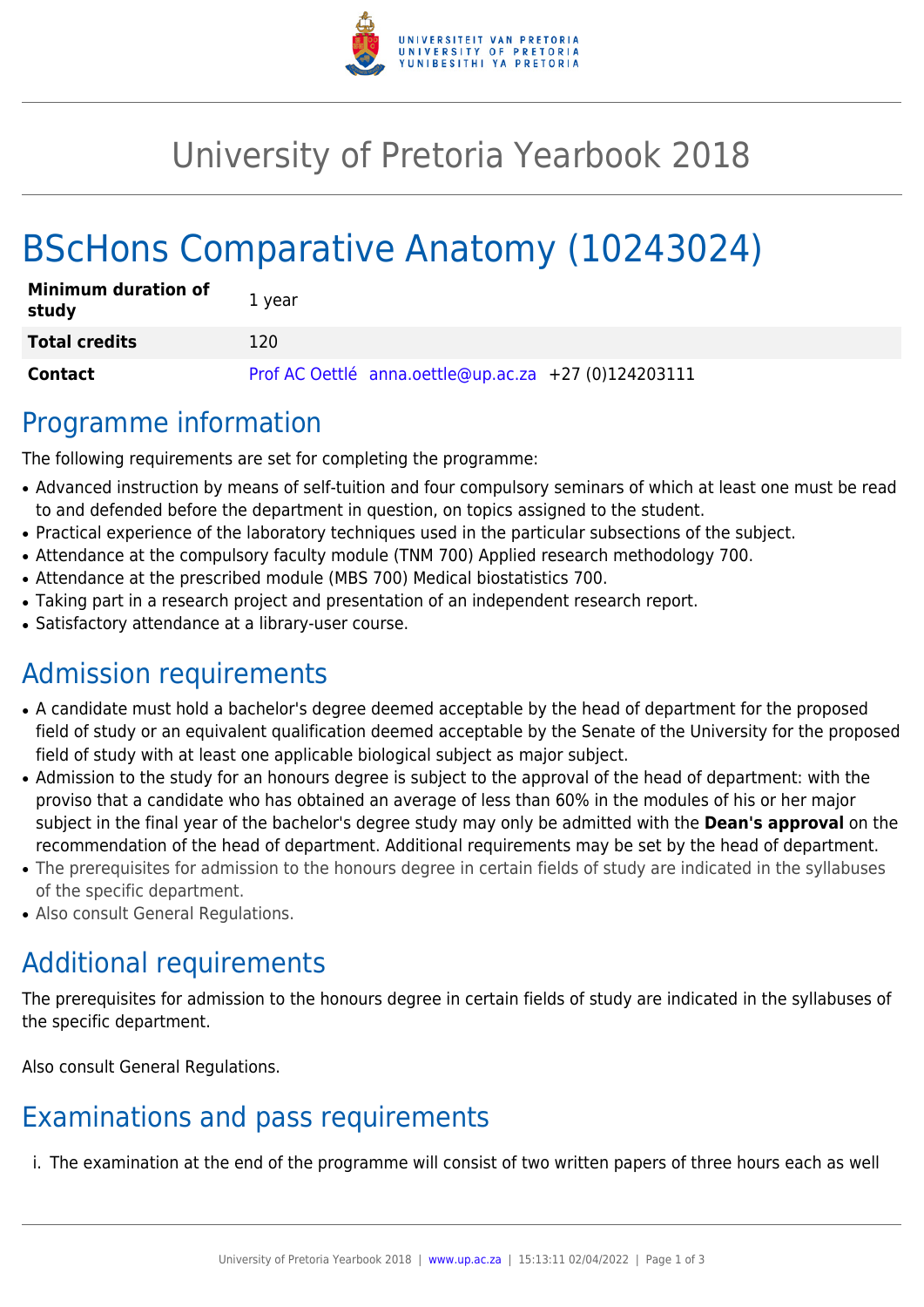

as an oral examination of 30 minutes.

- ii. For the field of specialisation Medical Physics, one examination of three hours is required in each of the theoretical modules. The mark awarded to the practical work will also be taken into account when the final mark is calculated.
- iii. The maximum period for completion of the honours degree, is two years in the case of full-time students and three years in the case of part-time students. In exceptional circumstances, a student may apply, in writing, to the head of department for an extension of the period of study.
- iv. To comply with the pass requirements for the degree, a student must obtain a final mark of at least 50% in each division as indicated, as well as a pass mark of at least 50% for the essay/work assignment (if applicable). The stipulations regarding pass requirements for dissertations in the General Regulations apply mutatis mutandis to essays.

#### Pass with distinction

The degree is conferred with distinction on a student who has obtained an average of at least 75% in the examination (written, oral, practical, etc).